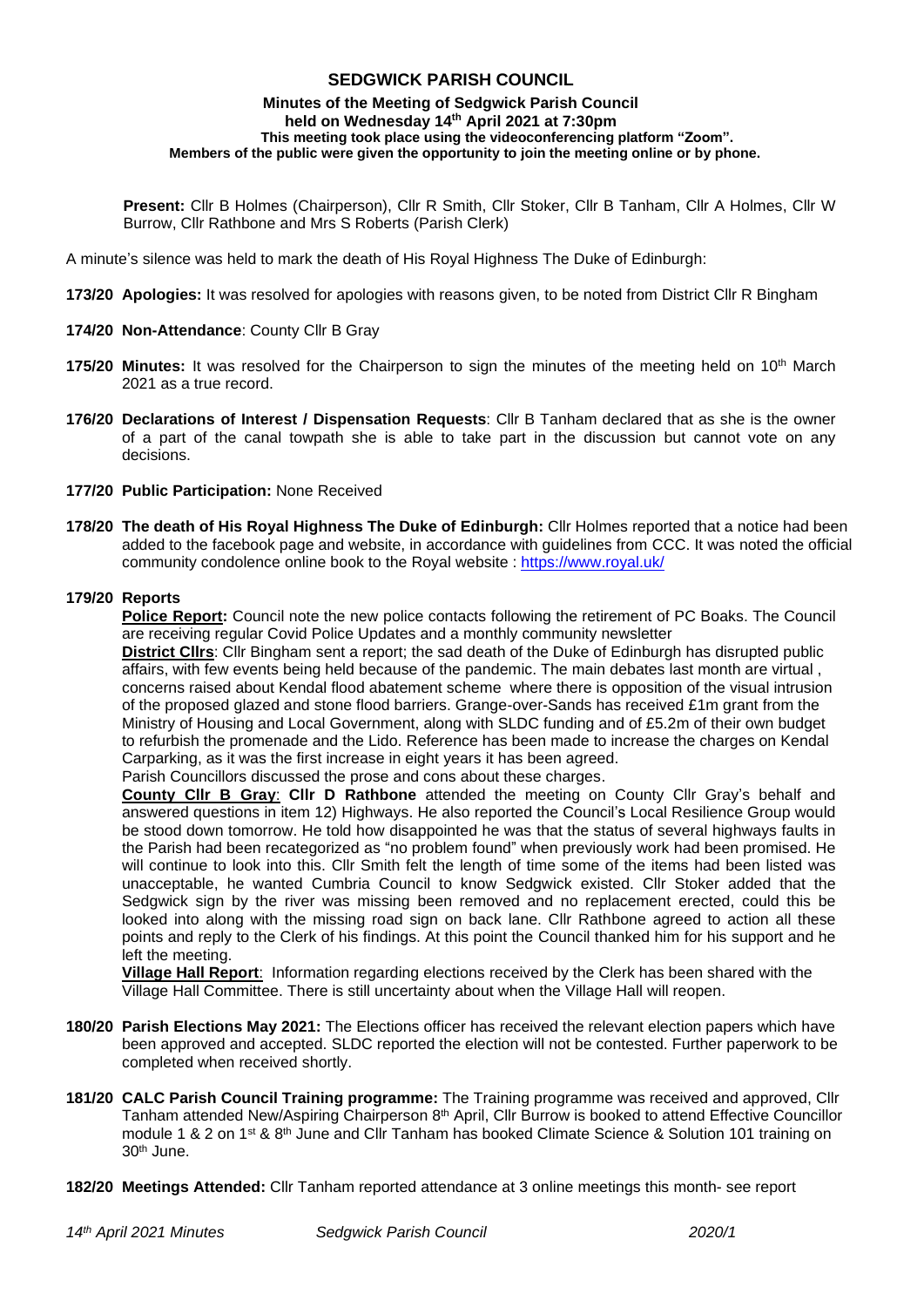18.03.21 Local Government Reorganization 26.03.21 Zero Carbon Communities and 08.04.21 New or Aspiring Chairs

**183/20 Grants Available: Orsted Community Benefit Funds,** Ulverston youngsters welcome new-look play area with funding info, Focus on Funding Update CALC -16 March: received and noted

# **184/20 Planning**: None received

**Briefing Notes**: Temporary Campsites/Car Parks are now allowed under permitted development rights

**185/20 Sedgwick Parish Council COVID 19** – Cllr B Holmes reported that the website had been updated with lockdown information. **Sedgwick Neighbours and Friends Resilience Group.** This group remains in operation and will continue to support residents as the second wave continues in the area. **Correspondence**: SLDC New Cases drop by a quarter, Director of Public Health urges 'Get the vaccine when its offered' 18 March. SLDC News release 25th March – lock down restrictions set to ease. , Rapid Results Covid 19 Test Centres now open 31/3/21, Cumbria Covid Recovery Plan 1st April 2021, Remember the rule 1/3/21, Although the local resilience group has disbanded the Parish Council agreed to keep the Sedgwick group live.

# **186/20 Highways/Footpaths**

- a) To receive the monthly highways report Cllr A Holmes reported it was difficult to understand why the report was stating no problem found when these items had been agreed by highways to be completed. It was agreed that Cllr A Holmes would write to V Upton Highways department and ask why also copying Cllr D Rathbone.
- b) Safer Roads and Footpaths Initiative/funding clarification of SPC involvement and update from Cllr Rathbone who confirmed Sedgwick was part of the initiative.
- c) Feasibility of Community Speed Watch Group- update from Cllr Tanham- PC Jackson will inspect Sedgwick Highways when Covid restrictions allow him.
- d) Cllr Rathbone confirmed that County Cllr Gray would request a feasibility study for Sedgwick's proposed 20mph speed limit and the Council will be receiving this information shortly.
- e) Cllr Rathbone would do his best to ensure that Sedgwick would receive 20 is plenty signage and will update the Parish Council
- f) Request for extra Litter Bins Cllr Tanham has contacted SLDC Sion Thomas in requesting funding for a bin by the millennium field and by the River Kent. Update at the next meeting.
- g) Resident request for pedestrian "Ghost" lane on road between Crosscrake and Sedgwick- PC Jackson, chair of the CRASH Committee has replied to council enquiries and has advised that such a scheme would not be approved - the road is not wide enough to accommodate lanes for people walking in both directions and it is generally accepted that they give pedestrians a false sense of security which reduces safety. Council agreed not to pursue this request on the advice given and the Clerk would email the resident with this decision. It was agreed to approach Stainton Parish Council to explore a joint campaign to get a 30mph speed limit through Crosscrake and into Sedgwick.
- h) Ask Kevin Feedback 1<sup>st</sup> April 2021 received and noted.
- i) Request for replacement children play sign on Hill Close. It was agreed to purchase this sign for £16.99 and it was agreed Cllr Stoker & Burrow would erect it.

### **187/20 Playground /Millennium Field**

a) Monthly Safety Report- by Cllr Stoker was received in which he highlighted that two of the stepping stones had deteriorated to the extent they would need replacing. He would take photos of so the company who we purchased them from can replace them.

The grass cuttings have been removed so Cllr Tanham and Cllr Stoker will compost the future grass cuttings. Cllr Stoker had arranged repairs to the bin which was now back in use.

- b) Repair to Slide Completed and looking good.
- c) Football Posts Cllr Stoker reported he & Cllr Burrow have erected them. The Parish Council would like to thank them for their hard work.
- d) The adult gym equipment was re-opened on 29<sup>th</sup> March 2021 and safety signage was updated. The risk assessment has been updated and circulated.

### **188/20 Canal Wildlife Area Report**

- a) Monthly report Cllr B Holmes reported that there are no safety concerns. The path has dried out and is sound. The spring bulbs are in even better condition than ever due to the more open canopy following different phases of felling. The trunks of felled trees are still on the ground and need to be removed as soon as ground conditions allow. The clerk will ask the contractor for an update on the removal of the timber. The LCT have removed brambles from the aqueduct.
- b) Monitoring of use of the Canal Path. The canal area has been incredibly busy during the later stages of lockdown#3. There is increased dog fouling and parking issues have persisted as visitors use Back Lane to park to access the Canal. It has been difficult for the school bus to pass parked cars. There is further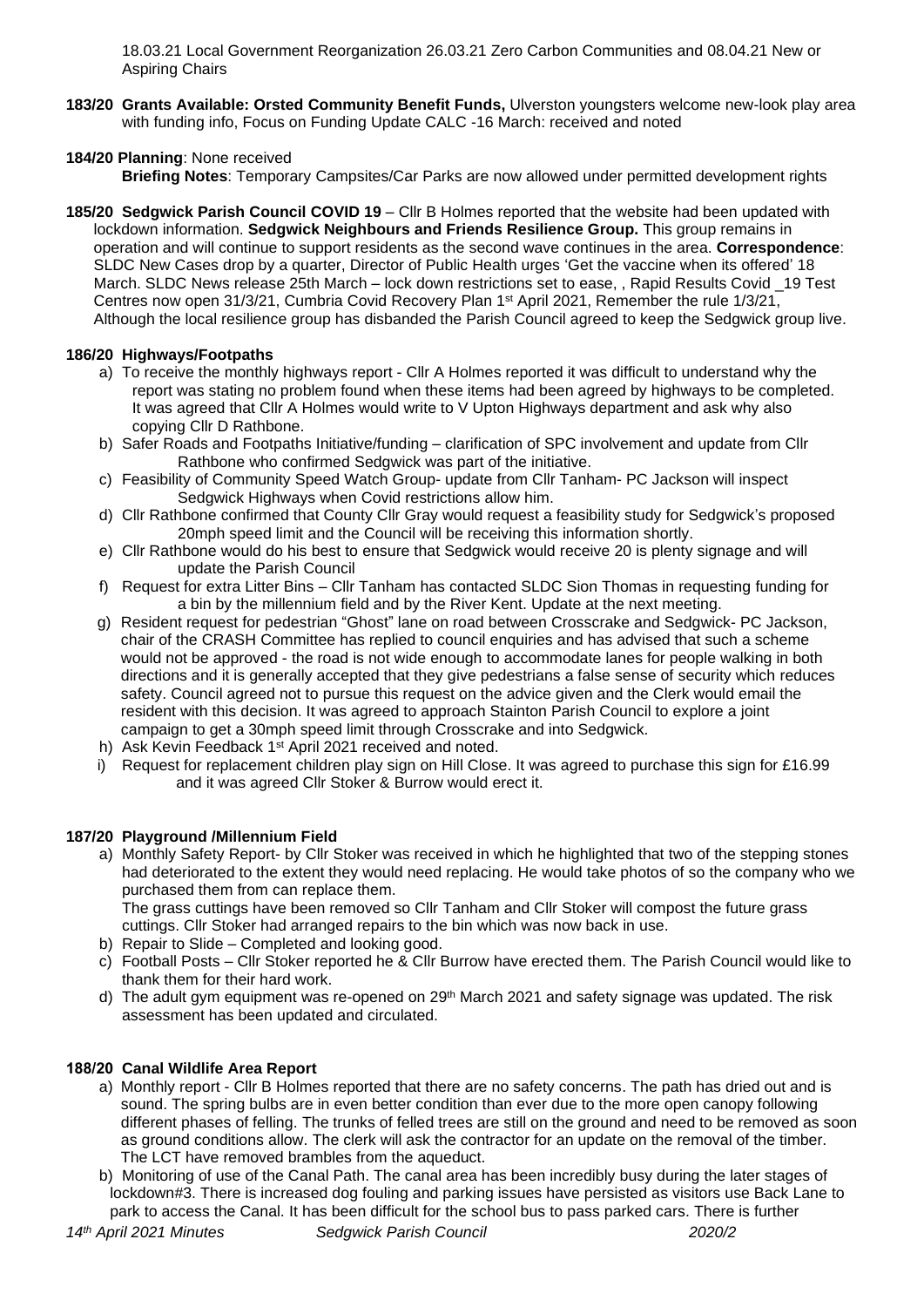evidence that cyclists are continuing to use the footpath with tyres churning the muddy area on top of the aqueduct.

c) LCRP issues

i) Repair to the Towpath over the aqueduct - correspondence with Carrie House/Richard Franks unfortunately, the access via Canal Cottage has been deemed to be insufficient to enable a wheelbarrow to transport the gravel required to repair the path on the aqueduct so is now beyond the brief of the LCRP and will not be done as planned. The issue has been passed to the CRT. In the meantime, the path is deteriorating. This will be reported at the next NHLF meeting. Plans continue to install the new signage on the aqueduct.

ii) Aqueduct Champion & Website Information: Carrie thanked Council for the information on the website and was pleased to hear that Cllr Tanham will champion the aqueduct when she finishes Hopefully, they can have a chat nearer the time.

iii) Response to LCRP Footpath Proposals: correspondence received regarding new proposal stand at against 28 and for 6

**189/20 Website:** Cllr Holmes reported that the website has been updated with lockdown easing guidelines, Millennium Field information and the Co-option Policy.

### **190/20 Finance**

- a) The bank statement received Bank Balance as of 30 March 2021 Current £3,723.63
- b) Payments Approved: Norton annual subscription £64.99 and CALC annual subscription £144.77 and CALC training £20.00

c) Accounts reported on 13<sup>th</sup> January/10<sup>th</sup> March 2021, which cleared the bank account have been approved and agreed. These where signed by the Clerk on behalf of Cllr Smith.

d) The Draft Annual Year End Accounts and AGAR report 20/21 is ready for the Audit to inspect and approve for the PC.

e) Council will review and agree the Financial Risk + Risk Assessments and Asset Register for 2020/21 at the next meeting

**191/20 Remote Annual Parish Meeting:** the meeting was well attended and provided a successful platform for resident discussion.

i) Resident feedback regarding canal cycle path proposal included a positive response regarding use of Riverside by cyclists

There is concern amongst local cyclists about the relationship between Cyclists and Residents of Sedgwick. The suggestion to liaise with Kendal Cycle Club to explore their suggestions to improve the situation was agreed.

iii) Future reporting of incidents involving cyclists - comments were made by cyclists that council meetings only reported negatively about cyclists. It was discussed and agreed that it was correct to note incidents that residents raise, even when they were negative. Under the canal item in future agendas monitoring will include all aspects of canal use, not just use by cyclists, to give a broader view.

iv) B4RN - the offer of co-ordinating the scheme by a willing local champion was welcomed and council agreed to offer support through use of website page/newsletter/meeting time

v) It was noted that managing requests for access to the meeting via email links was made difficult as residents left it until the last minute to contact the clerk - it was agreed to request residents to ask for the links at least 24 hours prior to the meeting.

# **193/20 Items for consideration for a future agenda**

- Update on Covid-19
- Highways Report with progress of outstanding issues
- Canal Wildlife Area Report
- Millennium Field Report
- Update Emergency Plan Cllr Stoker & Cllr Burrow to review
- **Standing Orders review**
- Resumption of face-to-face meetings
- PSPO 2021- Consultation Process
- Local Government reorganisation
- Gazebo it was agreed to find the costs for SPC to use in July's outdoor meeting in the millennium field and other activities in the future.

#### **194/20 Correspondence:** All the documents have been circulated to the Councillors.

- **Briefing confirms Bay bid backing**: received and noted.
- **NALC Policy – EPC2-21 – Model Design Code- NALC consultation briefing:** received and noted.
- **SLDC approved budget and sets Council Tax;** received and noted.
- **News Release- Government to consult on Bay Unitary Bid;** received and noted.